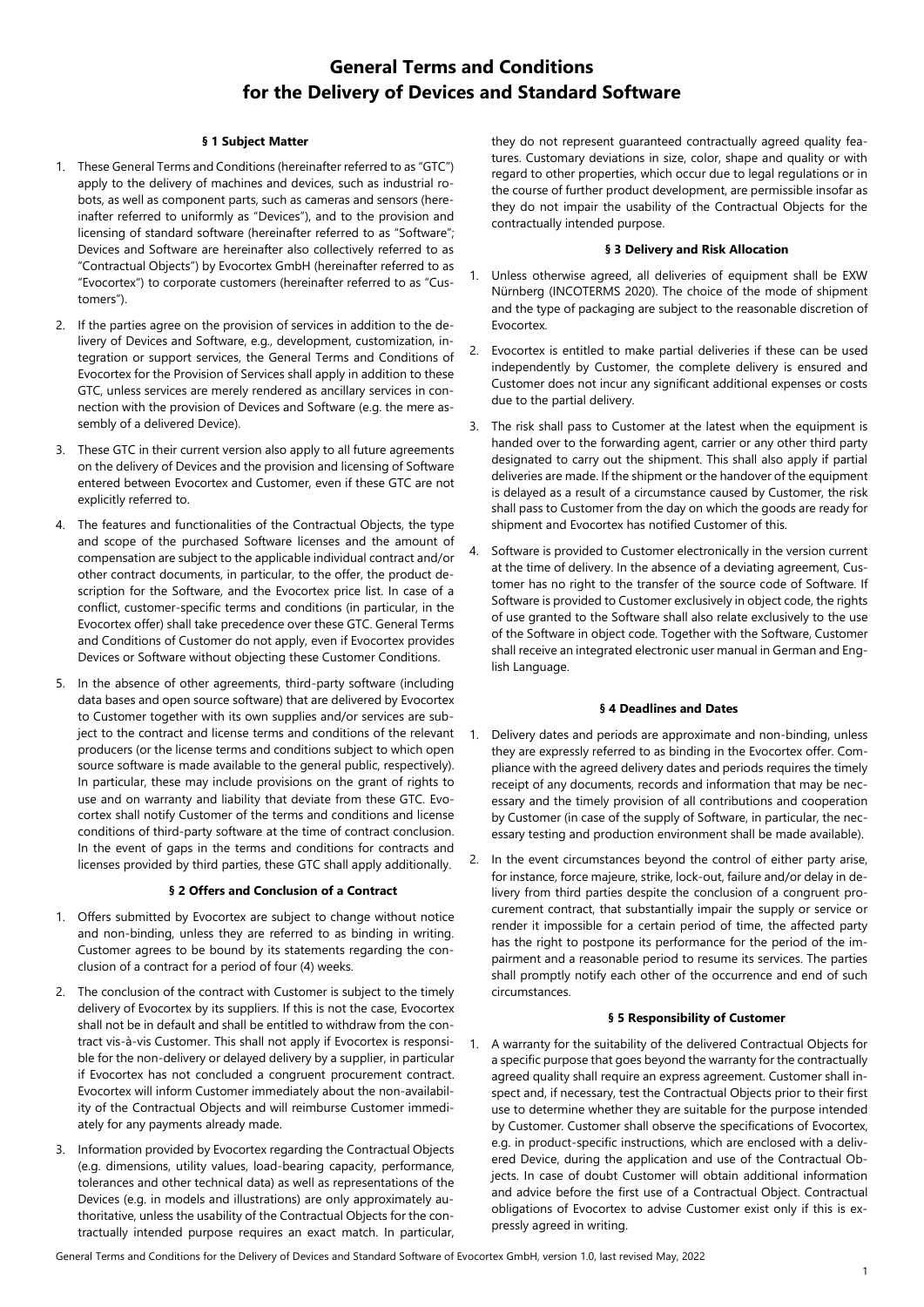

- 2. Unless the parties agree otherwise, Customer is responsible for the commissioning, installation and integration of Devices and Software delivered by Evocortex into its own system environment, for compliance with the operation conditions and system requirements, for the interoperability of Contractual Objects and Customer's systems as well as for the interaction between the supplied Software and other software applications of Customer. The provision of services beyond the delivery and licensing of Devices and Software is subject to a separate agreement.
- 3. Unless otherwise agreed in the individual case, Customer shall be the responsible operator and as such shall be responsible for the safe operation of the delivered Devices. Devices may only be used by qualified employees of Customer who have received appropriate training and have familiarized themselves in detail with the operating instructions. Modifications to the electronics and mechanics of the delivered Devices may only be carried out with the express prior consent of Evocortex.

# **§ 6 Rights to Use Software**

- 1. Unless otherwise provided in the individual contract and subject to the condition precedent of full payment of the agreed compensation, Evocortex grants Customer the non-exclusive, perpetual and worldwide right to use the supplied Software for the agreed or intended internal business purposes of Customer. Software licenses granted for a definite term are subject to the special provisions in § 13 of these GTC.
- 2. Customer may use the Software for the agreed type and number of licensed units (e.g., type and number of devices on which the Software will be implemented). The details of the type and scope of rights to use granted and the agreed purposes of use are set forth in the provisions of the license model and/or the individual contract (intended use). Customer's rights to use are limited to such actions that are necessary for the intended use of the Software. The rights to use granted exclusively apply to the use of the Software in object code form. Within the scope of contractual use, Customer has the right to reproduce the Software and to make the necessary backup copies, which shall be clearly marked as such.
- 3. Sub-licensing, renting and other forms of provision of the Software to third parties for a definite period of time, the use in SaaS, outsourcing or data center operations and any other use of the Software by or on behalf of third parties, whether with or without compensation, require the prior written consent from Evocortex. Affiliated companies of Customer are also deemed to be third parties.
- 4. Customer is not allowed to translate, modify or rearrange the Software beyond the legally permissible scope – in particular, based on the provisions contained in section 69d of the German Copyright Act (UrhG). The decompiling of Software in order to achieve interoperability of the Software with other programs is only permissible within the scope of the mandatory provisions of section 69e of the German Copyright Act (UrhG), and only in case Evocortex fails to provide the necessary information and records within a reasonable period of time despite a written request from Customer.
- 5. Specific types of licenses:
	- a. Development-Kit: The rights to use granted to Customer include the use of the Software (as object code) for Customer's own product development and for integration of the Software into Customer's systems, programs and other products of Customer (via the intended interfaces) and the subsequent reproduction of the Software in connection with the distribution of such products by Customer. Customer bears the sole responsibility for the adaptation and integration of the Software, its compatibility and interoperability with Customer's products and for its product development based on the Software ("industrialization").

b. Evaluation-Kit: Customer's rights to use are limited to such actions that serve the purpose of determining the state of the Software and its suitability for the operational and/or industrial purposes of Customer with regard to the agreed fields of use. For this purpose, Customer has the right to link the Software with its own systems and products (e.g., a prototype device) and to connect them. Any further use, in particular, the productive use and its preparation and any other commercial or industrial use of the Software as well as the creation of copies (including backup copies) are prohibited.

The details of the scope of rights to use under the specific type of license are governed by the license model and/or the individual contract concluded with Evocortex; in particular, the rights to use under a certain license type may be granted for a definite term. The modification or decompiling of the Software requires the express consent from Evocortex, otherwise it is only permissible in the cases allowed and under the conditions applicable under the mandatory provisions of German law. Apart from that, the terms of use set forth in this § 6 also apply to the specific types of licenses.

- 6. Any use of the Software beyond the provisions set forth in this § 6 and/or the license terms and conditions of the individual contract, requires the prior written consent from Evocortex. In the event the Software is used without this consent, Evocortex may charge Customer for the additional use in accordance with the then-valid price list (including retroactively). Evocortex reserves the right to assert further claims to damages. Customer shall notify Evocortex of any change concerning its right to use (e.g., change in the purpose of use) in advance.
- 7. Customer shall not provide the Software that it purchased from Evocortex for its own permanent use to third parties, unless it finally ceases to use the Software. Any transfer of the Software requires the prior written consent from Evocortex. Evocortex shall grant its consent provided that Customer submits a declaration from the third party in which it agrees vis-à-vis Evocortex in writing to comply with the license terms and conditions that apply to the Software, and in which Customer declares vis-à-vis Evocortex that it has provided all original copies of the Software to the third party and deleted any Software copies that it had made itself. In the event the Software is integrated and provided as an embedded component of a device, Customer may only transfer the Software to third parties together with the device into which the Software had been integrated and for which it had been intended.

# **§ 7 Confidentiality, Data Protection and Reference**

- 1. The parties agree to treat any business and trade secrets as well as other business-related information of the other party that are disclosed to them, made available to them or of which they may become aware in any other manner as strictly confidential. They shall use such information only for the purpose specified in the individual contract and shall not disclose them to third parties. In particular, the confidential information of Evocortex includes the Software in any of its tangible or intangible forms, including documentation, product descriptions, operating instructions and other technical documentation. Confidential information also includes, in particular, all business secrets within the meaning of Section 2 of the German Act on the Protection of Business Secrets (GeschGehG).
- 2. The duty of confidentiality does not apply to confidential information that was previously known to the receiving party without any duty of confidentiality or that is or will become known to the general public through no fault on the part of the receiving party, or which is rightfully disclosed to the receiving party by a third party without being bound by a duty of confidentiality, or that can be shown to have been independently developed by the receiving party.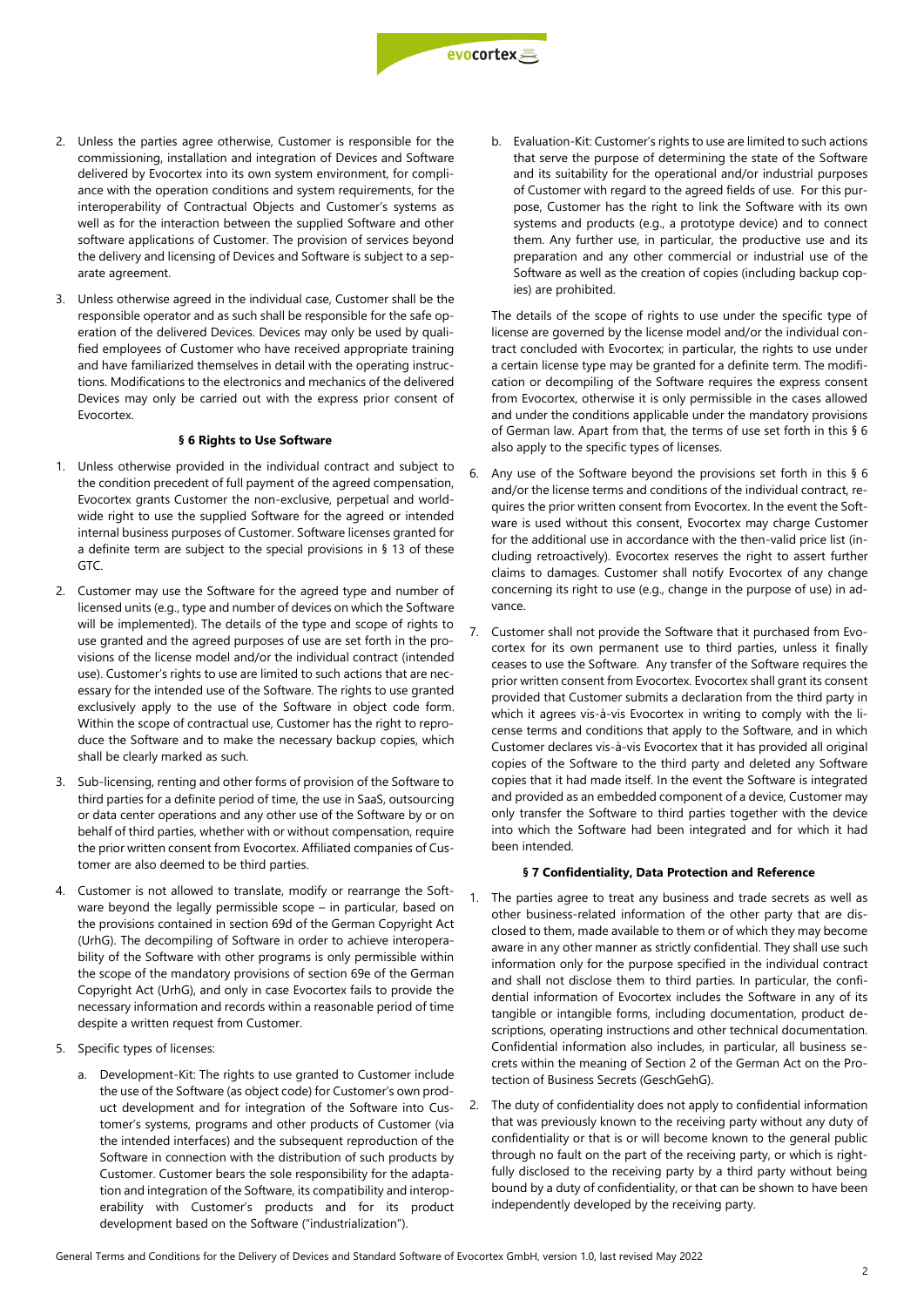

- 3. The parties shall allow only those employees and sub-contractors access to the confidential information that have a need to know them for performing the individual contract and that have signed a nondisclosure agreement. In particular, the recipient is prohibited from exploiting or imitating confidential information itself in any way outside the purpose of the contract or from having it exploited or imitated by third parties for itself. The obtaining of business secrets by observing, examining, dismantling or testing a Device which is in the lawful possession of the recipient and which is based on business secrets of the disclosing party shall be prohibited. Section 69e of the German Copyright Act (UrhG) remains unaffected.
- 4. The parties agree to duly store any business items and records made available to them by the disclosing party and to return them at any time upon the other party's request. In particular, they shall ensure that unauthorized third parties cannot gain access to them.
- 5. Unless otherwise provided for in the preceding paragraphs of this § 7, any protection of confidential information under the German Act on the Protection of Business Secrets (GeschGehG) that goes beyond the scope of this § 7 shall remain unaffected.
- 6. To the extent Evocortex processes personal data of Customer, Evocortex shall bind the assigned employees to the duty of confidentiality and compliance with the EU General Data Protection Regulation (GDPR) by a written declaration prior to their assignment. Evocortex has the right to transfer personal data to subcontractors that are commissioned in accordance with the agreement, if such a transfer is required for delivery or performing the corresponding ordered services. In the event that Customer allows Evocortex access to its personal data, Customer will ensure that the applicable statutory requirements regarding the transfer to and processing of such data by Evocortex (and its subcontractors) are complied with.
- 7. In the event Customer allows Evocortex to use its name as a reference customer, Evocortex has the right to include Customer's name in a list of reference customers for promotional purposes and to use Customer's corporate signs, trademarks and logos in printed publications and online, in particular, on the Evocortex website for this purpose.

#### **§ 8 Compensation and Terms of Payment**

- 1. Unless provided otherwise in the individual contract or commercial offer provided by Evocortex, the amount and due date of the compensation are subject to the Evocortex price list valid at the date the individual contract was concluded.
- 2. Unless otherwise agreed, all prices are net prices in Euro, plus shipping costs and packaging and, in the case of export deliveries, plus any customs duties, fees and other public charges. Unless otherwise agreed, the purchase price for a delivered Contractual Object shall be invoiced to Customer immediately after handover of the Contractual Object.
- 3. Unless otherwise agreed, additional services (ancillary services in connection with the provision of Devices or Software) will be invoiced on a time and materials basis at the agreed daily and/or hourly rates. In the event the individual contract or the Evocortex offer do not contain any provisions on the amount of daily and/or hourly rates, the Evocortex price list valid on the date of contract conclusion shall apply. The compensation will be invoiced to Customer at monthly interval at the beginning of the month following the service provision together with the activity reports that are customarily used by Evocortex.
- 4. All prices quoted are subject to the statutory value added tax (VAT) valid at this time. Payments shall be made by Customer within thirty (30) calendar days from the invoice date with no deductions.
- 5. Customer shall not offset any claims, unless its counter-claim is uncontested or has been finally adjudicated. Furthermore, Customer shall not withhold payments, unless its counter-claim is uncontested

or has been finally adjudicated and is related to the same contractual relationship.

## **§ 9 Liability for Defects**

- 1. Customer shall inform Evocortex of any Contractual Objects defects promptly upon delivery or, in the event of hidden defects, promptly upon their discovery, in comprehensible form by email or, if applicable, via the ticket system provided by Evocortex. To the extent Customer can be reasonably expected to do so, Customer shall take all necessary measures to determine, delimit, and document defects. This includes the preparation of an error report, system logs, dump files, providing the input/output data affected, interim and test results, and any other information and records that may serve to describe the defect. Section 377 of the German Commercial Code (HGB) remains unaffected.
- 2. Evocortex warrants that the Contractual Objects have the features and functionalities described in the product description and the user manual. In particular, impaired functionality due to mal-operation or unintended use of the Contractual Objects by Customer, Customer's system environment, or any other circumstances for which Customer is responsible, shall not be deemed a defect. Furthermore, Evocortex shall be released from its liability for defects if Customer fails to comply with the conditions of use and operation, with the system requirements defined by Evocortex or if Customer modifies the Contractual Objects unless Customer is able to show that the defect is not related to these circumstances.
- If Evocortex delivers so-called incomplete or partly completed machines according to the EU Machinery Directive, which in themselves cannot fulfill a certain function, Customer is responsible for their proper completion, i.e. in particular for installation, integration, risk analysis and commissioning, in each case in compliance with the specifications of Evocortex, e.g. from the declaration of incorporation. Evocortex is not liable for malfunctions resulting from Customer's own product development on the basis of the incomplete or partly completed machine. In this respect, Customer shall bear the burden of proof that a defect claimed by Customer does not result from an unprofessionally performed completion of the machine or does not result from its own product development.
- 4. Customer is aware of the fact that Devices or Software provided for testing, evaluation and/or demonstration purposes may be a prototype, beta version or the like that was not fully tested for freedom from defects and stability for all purposes of use in a live environment; therefore, Evocortex is not liable for defects (unless Evocortex intentionally concealed a defect).
- 5. In the event of a defect in Contractual Objects existing on the date on which the risk passes to Customer, Evocortex shall perform its warranty obligations by subsequent improvement, at the option of Evocortex either by delivery of an error-free Contractual Object (for Software e.g., in connection with an update) or by rectifying the defect. The defect may initially be rectified by Evocortex showing Customer a reasonable workaround that avoids or circumvents the effects of the defect (workaround).
- In the event subsequent improvement finally fails (no less than two (2) attempts for each defect) or is refused by Evocortex, Customer may either withdraw from the contract or reduce the compensation. In view of the complexity of Devices and the Software, more than two (2) attempts at subsequent improvement may be reasonable and Customer may be expected to accept them. In the event of only a slight deviation of the Contractual Objects from the contractually agreed quality Customer is not entitled to withdraw from the contract. Evocortex shall be liable for damages and reimbursement of wasted expenditures based on a defect in accordance with the limits set forth in § 11 of these GTC.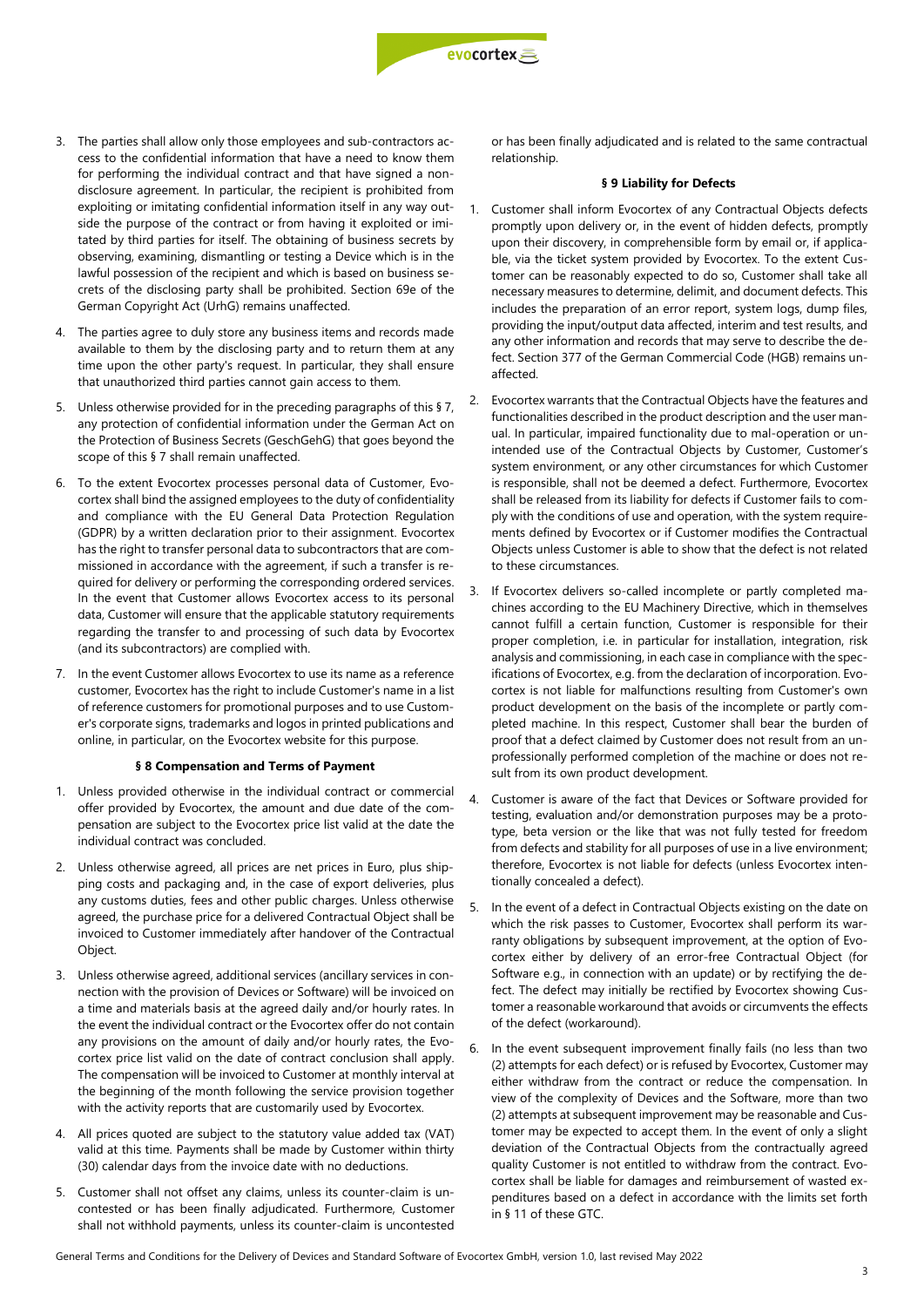

- 7. In the event Evocortex performs services in connection with the trouble shooting and/or rectification of defects without being obligated to do so, it may claim separate compensation from Customer on a time and material basis in accordance with the then-valid Evocortex price list. In particular, this shall apply if a defect reported by Customer cannot be reproduced or if it cannot be attributed to Evocortex. There is no claim to additional compensation, if Customer was unable to recognize that the defect was not related to the Contractual Objects.
- 8. Claims based on defects asserted by Customer under this § 9 will come under the statute of limitations within one (1) year from the delivery of the Contractual Objects. This shall not apply in the event of intentional wrongdoing or gross negligence on the part of Evocortex, in the event that Evocortex maliciously concealed a defect, or if the defects consists in a right in rem of a third party on the basis of which surrender of the Contractual Object can be demanded.
- 9. In the event of a defect in third party software or other third party products that were supplied together with the Software, Evocortex shall assert, at its option, its warranty claims against the producer and/or an upstream supplier on behalf of Customer or assign them to Customer for his own claim enforcement. In the event of such defects, Customer will only be entitled to assert warranty claims against Evocortex under these GTC, if the enforcement of the claims in court against the producer and/or upstream supplier fails or does not promise any success, e.g., due to the insolvency of the producer and/or upstream supplier. While claims are enforced against the producer and/or upstream supplier, the statute of limitations period for Customer's warranty claims against Evocortex is suspended. To the extent that Evocortex satisfies Customer's claims itself, any claims based on defects against the producer and/or upstream supplier that had been assigned to Customer will revert to Evocortex (re-assignment).

#### **§ 10 Proprietary Rights and Infringements**

- 1. All copyrights, patent rights and other industrial property rights (IP rights) to the delivered Devices and the licensed Software (including all new versions of the Software) are exclusively due to Evocortex or the licensors of Evocortex in the relationship with Customer. For Devices and Software, Customer shall exclusively receive the non-exclusive rights of use described in these GTC.
- 2. Evocortex warrants that the Contractual Objects provided to Customer are free from such third-party proprietary rights existing at the agreed place of destination, which restrict or exclude the contractually agreed use by Customer, and will indemnify and hold Customer harmless from and against such third-party claims based on an infringement on proprietary rights subject to the following provisions.
- 3. In the event third parties assert claims against Customer based on the infringement on their proprietary rights by the Contractual Objects, Customer shall notify Evocortex promptly and comprehensively in writing. Evocortex has the right, but is not obligated to handle the dispute with the third party in court and out of court in its sole responsibility. In the event Evocortex acts upon this authority, Customer shall assist Evocortex in the defense against the claim to a reasonable extent and free of charge. Customer shall not accept any third party claims in its own discretion.
- 4. In the event a defect in title exists at the date of the passing of the risk to Customer, Evocortex will procure the lawful right to use the Contractual Objects and grant it to Customer. Alternatively, Evocortex has the right to replace the Contractual Objects affected with another, equivalent replacement, provided, however, that Customer can be reasonably expected to accept this. In the event the infringement on third party proprietary rights and/or a legal dispute regarding the corresponding third party rights can be avoided or settled by Customer using the latest release of the Contractual Objects provided by

Evocortex free of charge, Customer is obligated to install and use this release within the scope of its duty to minimize damage, unless Customer proves that it cannot be reasonably expected to use the latest release.

5. Within the framework of the liability limitations set forth in § 11 of these GTC, Evocortex shall hold Customer harmless and indemnify Customer from and against any damage caused by an infringement on proprietary rights, to the extent that it is due to a defect in title of the Contractual Objects that was used by Customer in accordance with the agreement and for which Evocortex is responsible and liable. In all other regards, the provisions regarding defects as to quality set forth in § 9 of these GTC shall apply accordingly to any claims asserted by Customer based on defects in title.

# **§ 11 Liability**

- 1. In the event Evocortex provides Contractual Objects to Customer that are not subject to compensation, e.g., during a test or evaluation period free of charge, Evocortex will only be liable for an intentional and grossly negligent violation of its duties.
- 2. In the event Evocortex provides Customer with Contractual Objects that are still under development, such as prototypes or testing or beta versions of Devices or Software for evaluation purposes, Evocortex is not liable for damages that occur due to a non-authorized productive or industrial use of such Contractual Objects.
- 3. In all other regards, Evocortex shall compensate Customer for material or pecuniary damage or loss or reimburse wasted expenditures, irrespective of their legal cause, only to the following extent:
	- in case of intentional wrongdoing and gross negligence, or if a guarantee was issued, for the full amount;
	- b. in all other cases only for a violation of a material contract duty, non-compliance with which would jeopardize the attainment of the contract purpose and on compliance with the same Customer may therefore rely (*Kardinalpflicht*). Liability is insofar limited to the typical and foreseeable damage, limited however, for each incident to the contract volume of the individual contract affected; if the contract volume of the individual contract is less than EUR 250,000.00, the liability amount shall be no less than EUR 250,000.00 (as a maximum upper limit).
- 4. For the restoration of data Evocortex shall only be liable pursuant to and within the limits of § 11 , par 3, provided however, that Customer has ensured that data can be reproduced from electronic data stores at any time and at a reasonable cost.
- 5. The foregoing liability limitations also apply to the benefit of the legal representatives, vicarious agents and employees of Evocortex.
- 6. Liability for damages based on death or bodily harm and liability under the Product Liability Act (ProdHaftG) remain unaffected by the above provisions.

## **§ 12 Retention of Title**

- 1. Devices delivered by Evocortex to Customer (hereinafter referred to as "Reserved Goods") shall remain the property of Evocortex until all claims, including future claims, of Evocortex arising from the business relationship with Customer have been satisfied in full. If third parties access Reserved Goods, in particular by seizure, Customer shall immediately point out Evocortex' ownership to them and inform Evocortex about this in order to enable Evocortex to enforce its ownership rights.
- 2. Customer is entitled to sell Reserved Goods in the normal course of business. Customer herewith assigns the claims against its customers from the resale of the Reserved Goods to Evocortex in the amount of the invoice amount (incl. VAT); Evocortex herewith accepts this